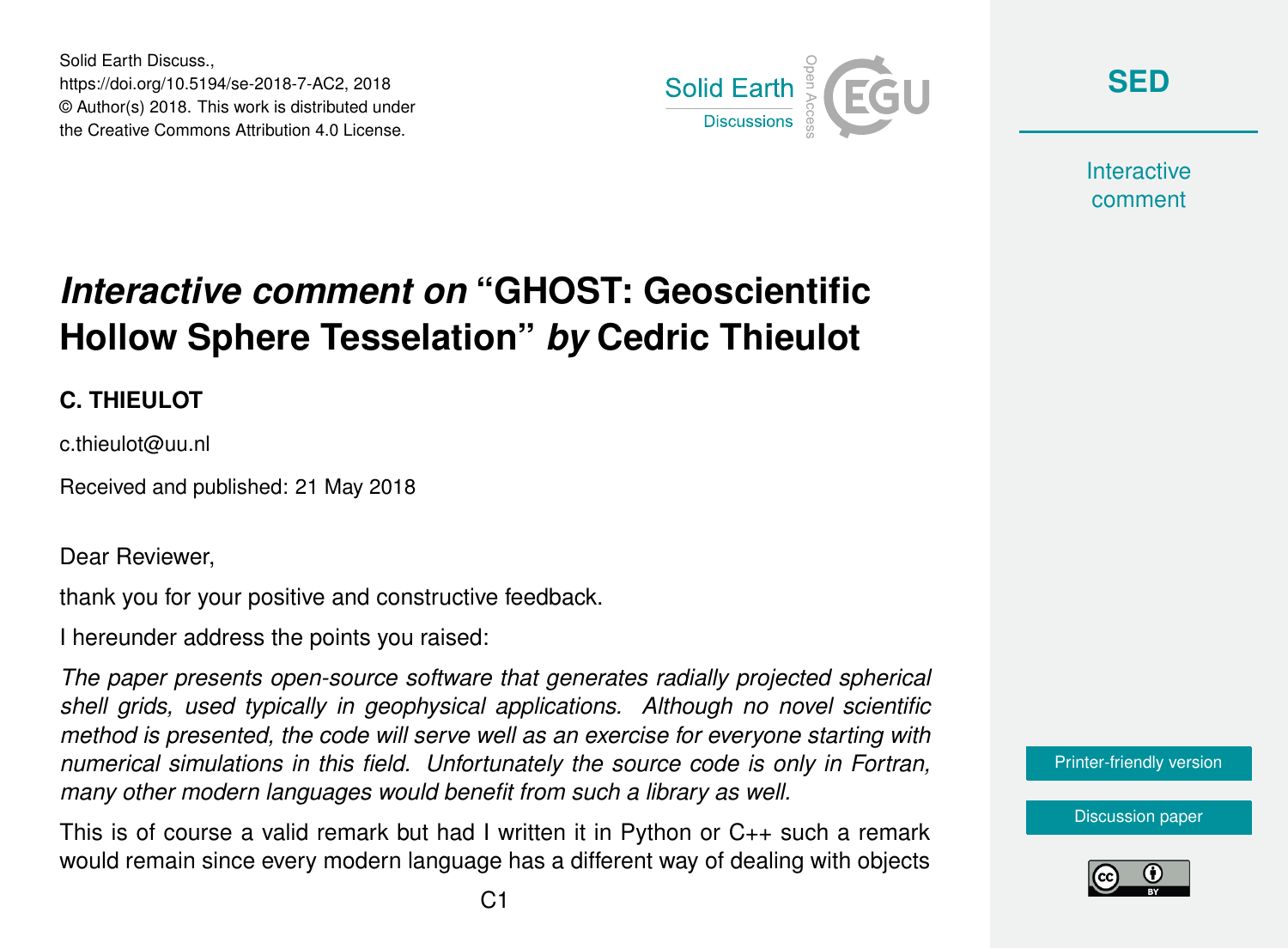and would require a different process to interface GHOST to whatever application is being written by the user. My philosophy is that fortran is a very readable language and either users will be content with the existing interface for their own application, either they will adapt (if not entirely translate) the code I provide to suit their own needs.

*As with every algorithm, complexity is key. From your timing plot in Fig 4 it looks like linear complexity O(n), which would be ideal. If so please make a statement.*

This is a good remark indeed and I will add a statement in the text.

*In your introduction you highlight the difficulty to derive the connectivity between cells. I agree and would like to see a chapter on how you tackle this. Another quite similar topic is avoiding duplicate vertices in recursive building algorithms.*

It was indeed one of the hardest algorithms to implement. I will add a paragraph to the revised version about this topic.

*For numerical simulations it is often important that cells stay as geometrically constant as possible to avoid introducing errors based on mesh irregularities. As you have figured out, a good measure for this error is the area variance of the cells within a shell. Unfortunately you plotted this error in a way that makes selecting the "best" method concerning this error impossible. Also, why the volumetric relative error is of importance in a projected scenario (Fig.7) puzzles me.*

This is a good point. I will better document the area variance of the cells for each grid in the revised version.

*I do not understand what you do in chapter 3. Comparing analytical solutions to numerical results is always a good idea. But how do you solve U? What method, order,*

*. . . The nature of your problem suggests a spectral method as others would struggle with the asymptotic boundary condition, please elaborate. Also, as the absolute error within a single shell (lateral only, for i.e. the middle shell) for each cell is interesting in this scenario as it also reflects the sensitivity of the numerical method to mesh* **[SED](https://www.solid-earth-discuss.net/)**

**Interactive** comment

[Printer-friendly version](https://www.solid-earth-discuss.net/se-2018-7/se-2018-7-AC2-print.pdf)

[Discussion paper](https://www.solid-earth-discuss.net/se-2018-7)